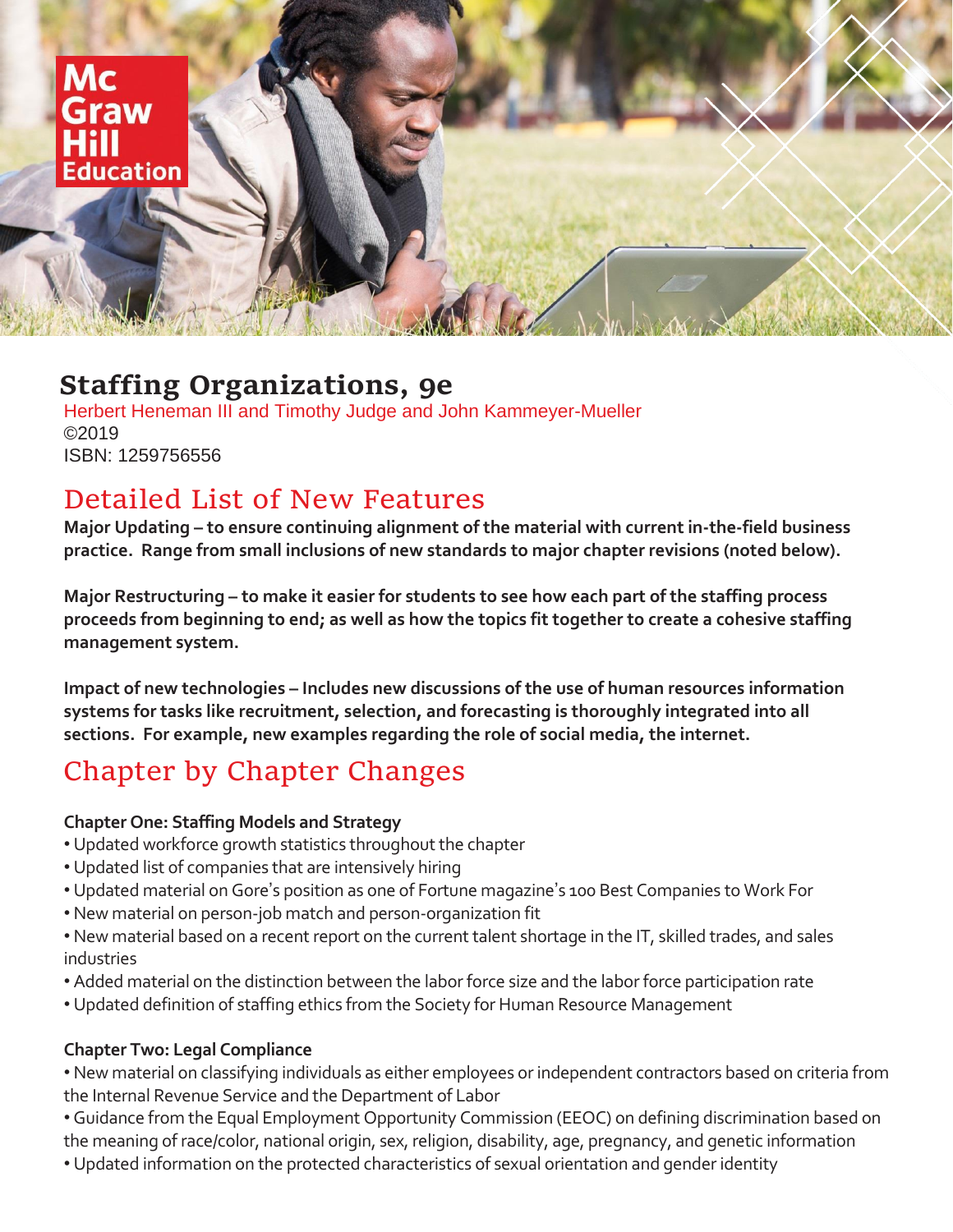#### **Chapter Three: Planning**

- •Increased emphasis on organizational culture in the planning process
- New material on executive buy-in during human resources planning
- Updated discussion of workforce skills demand and employment patterns
- Revised exhibit showing labor force statistics trends
- New material on trends in labor force participation and work hours
- Streamlined discussion of forecasting techniques
- Comprehensive review of research on flexible workforce quality
- New material reviewing research on when to use outsourcing
- Updated information regarding affirmative action for veterans and qualified individuals with disabilities

#### **Chapter Four: Job Analysis and Rewards**

- Greater emphasis on implementing competency-based job analysis
- New figure showing the process of job requirements job analysis
- New figure showing the process of competency-based job analysis
- New figure outlining the distinctions among knowledge, skills, abilities, and other characteristics and their workplace relevance
- Streamlined discussion of O\*NET models
- Revised end-of-chapter cases
- Revised information on the types of evidence of essential job functions

#### **Chapter Five: External Recruitment**

- New material on integrating in-house recruitment with external vendors
- •Integration of online recruitment techniques across topic areas
- Comprehensive review of research on applicant reactions to the external recruitment process
- •Increased discussion of social media effects on recruitment
- Revised and updated presentation of recruitment messages
- •Increased treatment of targeted recruitment techniques
- New discussion of the transition from recruitment to selection
- Updated discussion regarding policies about written job applicants
- Revised material on best-practice recruitment ideas from the EEOC
- Updated information on recruitment using social media and job advertisements

#### **Chapter Six: Internal Recruitment**

- New material describing best practices in the strategic policy development process
- Revised and updated presentation of recruitment messages
- Revised and updated discussion of replacement and succession plans
- New discussion of the transition from recruitment to selection
- New material on best-practice promotion ideas from the EEOC
- New discussion of barriers to upward mobility and improving upward mobility

#### **Chapter Seven: Measurement**

- Updated example of the nominal level of measurement
- New material on biases in subjective measurement and rater training
- Revised percentiles example
- New discussion of the role of biases and contextual factors in interrater reliability
- New material on how construct-, content-, and criterion-related validation evidence should be amassed and interpreted together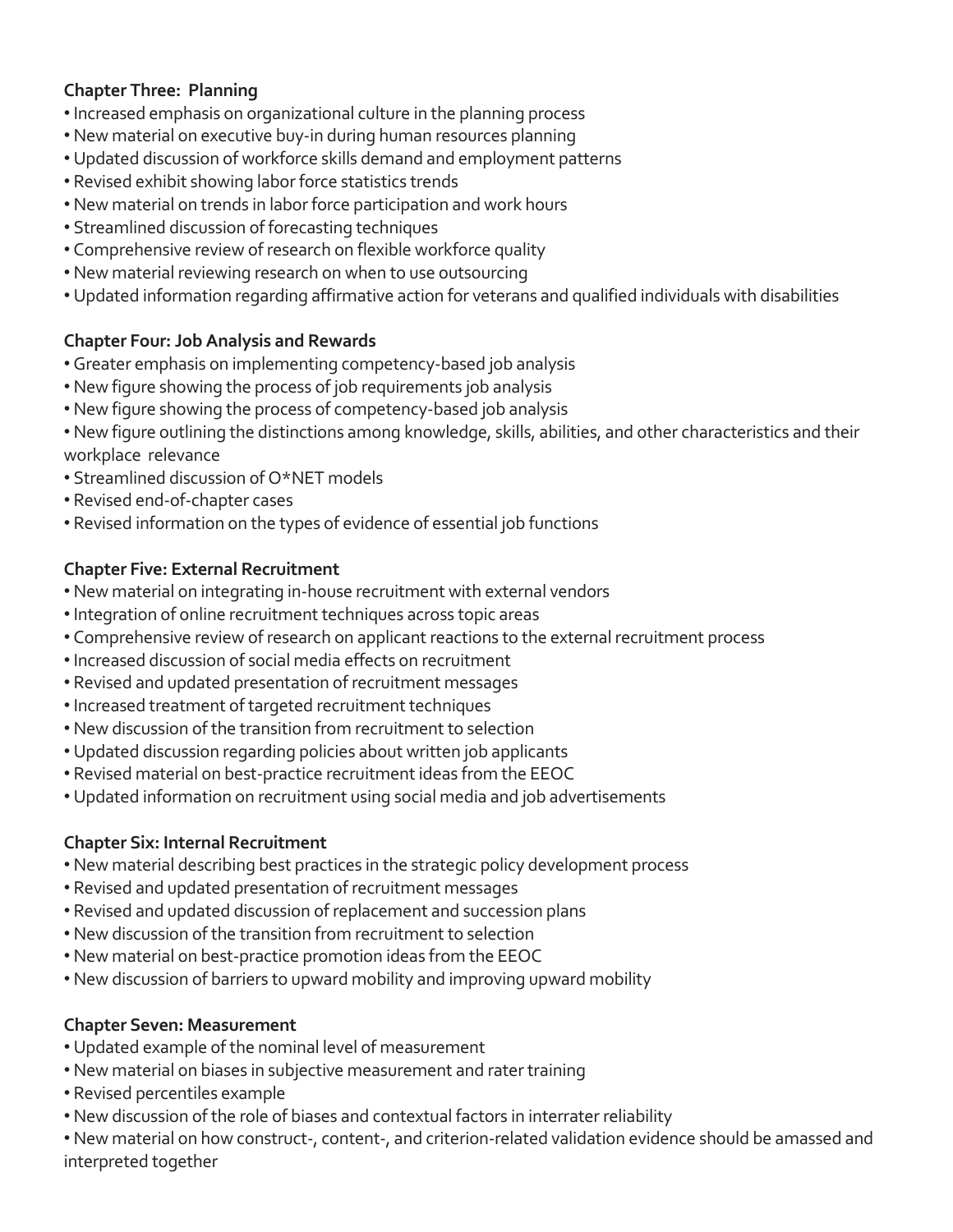- New material on the situational appropriateness of predictive versus concurrent validation designs
- Revised definition and discussion of content validity
- Updated illustrative study of the Maryland Department of Transportation
- New material reviewing the meta-analytic work on prior validity generalization and the gaps in our current understanding
- New example using insights from Glassdoor to highlight practical considerations in staffing
- New discussion of mobile and Internet-based test administration

#### **Chapter Eight: External Selection I**

- New material on applicant reactions toward performance tests and the validity of such tests
- Updated discussion of video résumés
- New material on the adverse impact of résumés, letters of recommendation, credit checks, and biodata
- New discussion of the "double jeopardy" effect

• New discussion of the usefulness of a college education and quality of school as educational requirements, including examples

• New material on how studying abroad leads to an expanded cultural intelligence, an area of extracurricular activities that may be important for staffing

- New material on how experience is multidimensional, with many characteristics and levels of analysis
- New discussion of "Ban the Box" legislation
- New material on initial impressions as bias in initial interviews
- Updated material on applicant reactions and attraction from meta-analytic research
- Updated list of states that currently limit the use of credit information in staffing
- New material on social media screening and safeguards
- New discussion of bona fide occupational qualification claims and their justification

#### **Chapter Nine: External Selection II**

- Updated Big Five stability and heritability estimates with the most recent meta-analytic research
- Updated website links and test information throughout the chapter
- New material and discussion on the "too much of a good thing" effect with conscientiousness
- New material and discussion on the "trivial validities" of personality, including updated meta-analytic research and additional personality frameworks
- New material and meta-analytic evidence on personality test faking
- New material and discussion on when socially desirable behavior is not desirable for job performance
- Updated Exhibits 9.2 and 9.13 based on new evidence
- Updated evaluation of cognitive ability tests with newest meta-analytic research on organizational citizenship behavior and counterproductive work behavior
- Revised adverse impact evidence for cognitive ability tests
- New material on how "star applicants" can become offended by having to take cognitive ability tests
- New material and discussion on physical abilities tests that draw from the most recent meta-analytic estimates

• New material and discussion on performance-based emotional intelligence measurement and emotional intelligence validity

- Updated meta-analytic validity estimates of work sample tests
- New material and discussion on the "situational" perspective on situational judgment tests
- New material on integrity test validity and faking
- New material on vocational congruence and attained vocational aspirations
- Updated meta-analytic research and other material for interviews, including structured interview
- characteristics, behavioral and situational interview comparisons, validity, and interviewer characteristics
- New material on the National Football League (NFL) and how OCBs matters less to outsiders (e.g., external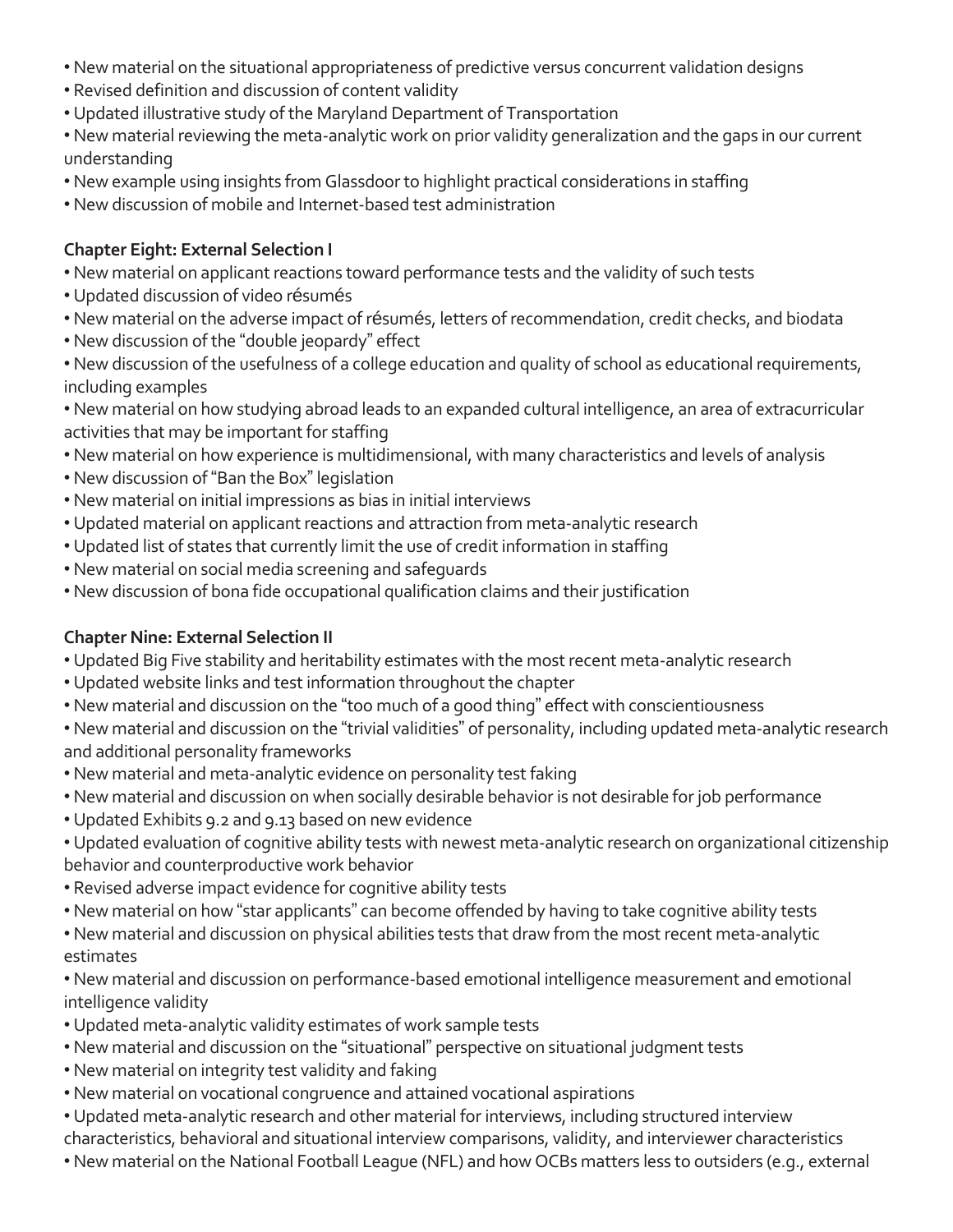consultants) than to insiders in team selection

- Updated statistics and figures on drug testing
- Revised material on the Uniform Guidelines on Employee Selection Procedures
- New discussion of marijuana and other drug testing

#### **Chapter Ten: Internal Selection**

- Updated peer assessment section with meta-analytic results
- New material on the impact of self-assessments on biased promotion judgments
- New material on the impact of biases such as political skill on promotability ratings
- New meta-analytic material on the characteristics of assessment centers
- New material and discussion on solutions for the assessment center construct validity dilemma
- Revised the validity ranges to match traditional standards

#### **Chapter Eleven: Decision Making**

- New section on predictive analytics
- New section describing the interface between organizational leaders and HR representatives based on best practices in the field
- New material covering techniques for assessing economic impact
- New exhibit reviewing techniques for assessing links between economic impact analysis and other functional areas of the business
- New exhibit covering the role of decision makers in selection
- New section covering differential weighting techniques for predictors
- Updated and revised discussion of choosing among weighting schemes
- Streamlined discussion of test score banding

#### **Chapter Twelve: Final Match**

- New section on long-term adjustment and the process of new hire onboarding over time
- Updated and revised discussion of specific onboarding practices
- •Increased discussion of expatriate adjustment in staffing
- Updated and revised discussion of the strategic approach to job offers, with increased linkages to decision making and system management
- Streamlined discussion of pay policies
- Streamlined discussion of employment contracts
- Revised material on negligent hiring and minimizing its occurrence

#### **Chapter Thirteen: Staffing System Management**

- New section describing the design and administration of staffing systems
- Emphasis on strategic fit between staffing systems and organizational goals and processes
- •Incorporation of strategic management research regarding HR systems
- New exhibit contrasting hierarchical and participative staffing systems
- Review of techniques for defining the mission of staffing
- Updated and revised material on organizational arrangements
- New EEO-1 report
- New discussion of incorporating implicit (hidden) bias material into EEO training
- New and revised material on internal and external dispute resolution procedures

#### **Chapter Fourteen: Retention Management**

- Enhanced review of techniques for analyzing turnover
- Comprehensive update and reorganization of material related to retention initiatives